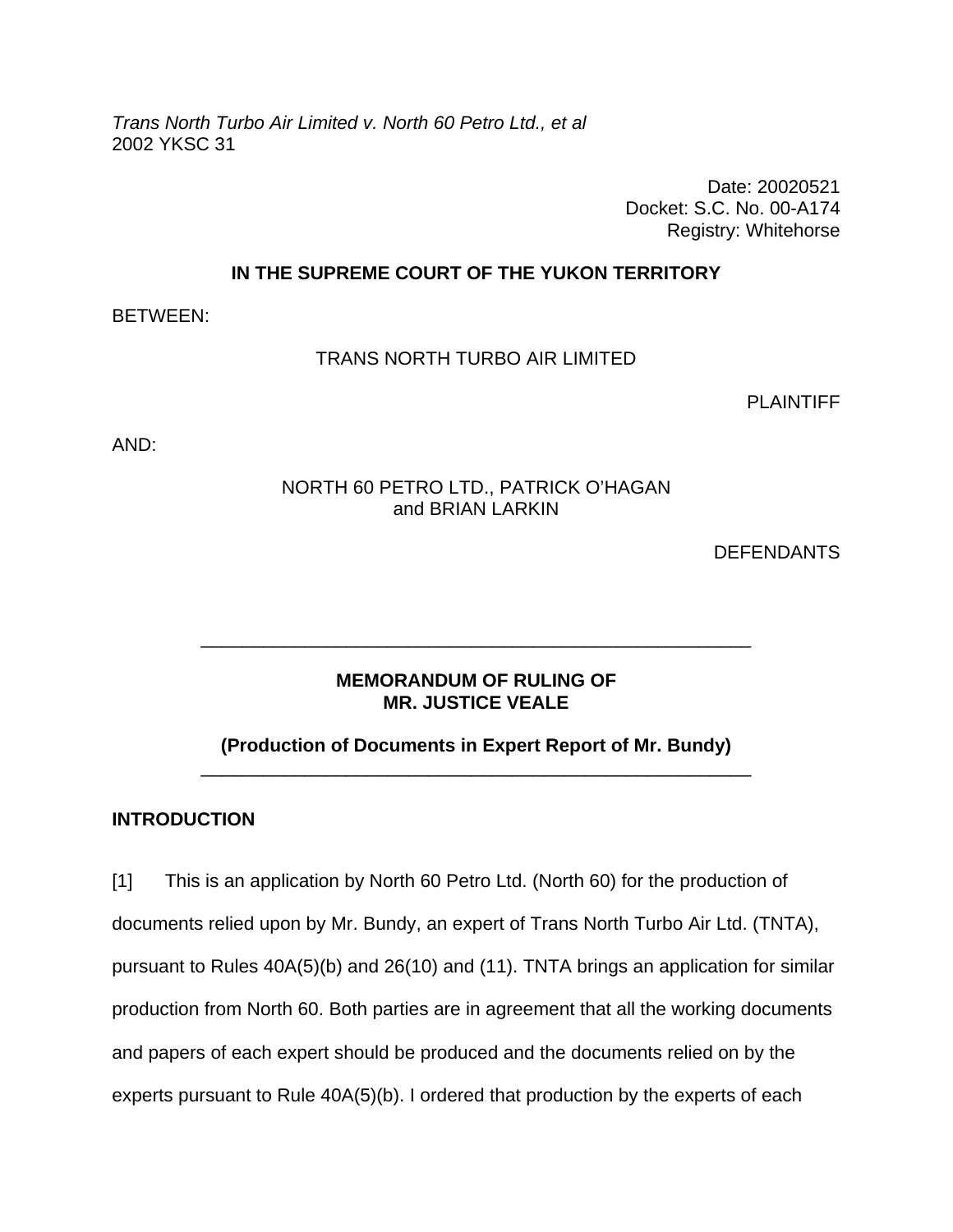party. However, what remains in issue is a number of letters from the solicitors for TNTA to Mr. Bundy, which were listed in Mr. Bundy's report.

# **ISSUE**

[2] Should the letters of a solicitor to the solicitor's expert, which are listed in the

expert's report as being relied upon, be produced for cross-examination of the expert?

# **FACTS**

[3] The remaining documents whose production is in dispute are listed in the expert report of Mr. Bundy. I list them numerically from the affidavit of Neil Dobson No. 4 filed

March 11, 2002, as follows:

- 3. A letter with attached summary dated February 16, 2001 of Mr. Patrick Saul (3.1(g));
- 5. Letter from Mr. R. Patrick Saul dated May 9, 2001 with attached photographs taken by Mr. John Ward (3.1(k);
- 6. Letter from Mr. R. Patrick Saul dated June 13, 2001 with attached documents including an interview with Bill Dean, general description of the Southeast corner of the Hanger, drawings and plans of Hanger C and its environment, Hanger C – Hazardous materials, Hanger C Power Network, external photographs of the fire, the fire witness from the Chalet Restaurant, fire department interviews and roofing materials (Items 3(k));
- 7. Letter from Darryl Pankratz dated July 13, 2001 (3.1(1);
- 8. Letter from Darryl Pankratz dated September 14, 2001 with attached documents; preliminary reports of Gage-Babcok and Associates dated January 15, 1982, Mock up testing report of Mr. D.W. McAdam dated December 1981 a copy of the undated report of Mr. McAdam entitled "Fire Protection – The Often Neglected Aspect of Building Construction" by T.K. Lenahan, (from the February 1978 B.C. Professional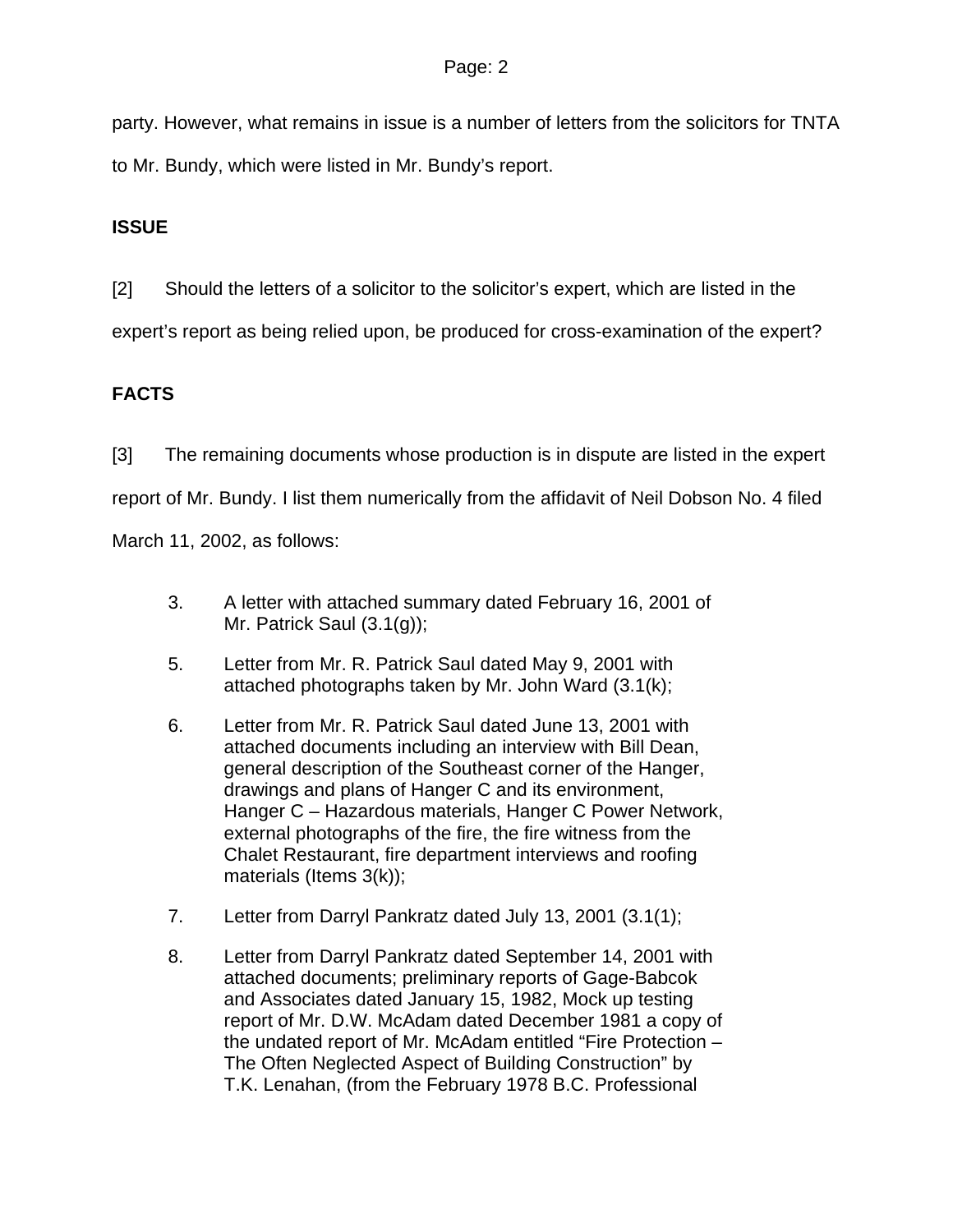Engineer, undated summary of 16mm Cine Film prepared by Mr. McAdam, and copies of various photographs taken by Mr. McAdam relating to his studies (3.1(m));

- 9. Letter from Mr. R. Patrick Saul, dated January 25, 2002 with attached documents; (3.1(n));
- 10. Letter from Mr. R. Patrick Saul, dated February 12, 2002 with attached documents; a photograph taken diagonally across the hanger, various statements of Bill Dean, a Trans North, (*sic*) various statements of Jamie Tait, various statements of Hans Lammers, statement of Bill Lammers, statement of James Wagenfehr, all of the recorded statements of the fire crew who first arrived at the scene of the fire, and a statement of Luc Paquet (3.1(o));

[4] Mr. Bundy is an expert witness for TNTA and his report has been delivered to North 60. Mr. Bundy will testify at the trial.

[5] There is no affidavit from Mr. Bundy stating that the contents of the solicitors' letters, other than the documents enclosed, were not relied on or did not form a fact or assumption on which his opinion was based.

# **THE LAW**

[6] The leading decisions in British Columbia courts are *Vancouver Community College v. Phillips, Barratt,* [1987] B.C.J. No. 3149 (S.C.) (QL) and *Delgamuukw v. British Columbia,* [1988] B.C.J. No. 1800 (S.C.) (QL).

[7] In *Vancouver Community College v. Phillips, Barratt, supra, Finch J., as he then* was, dealt with the question of what documents in the possession of an expert witness are producible upon his cross-examination at trial. This is the same issue before me now, except that it is being made well before trial so that there will be no delays at trial.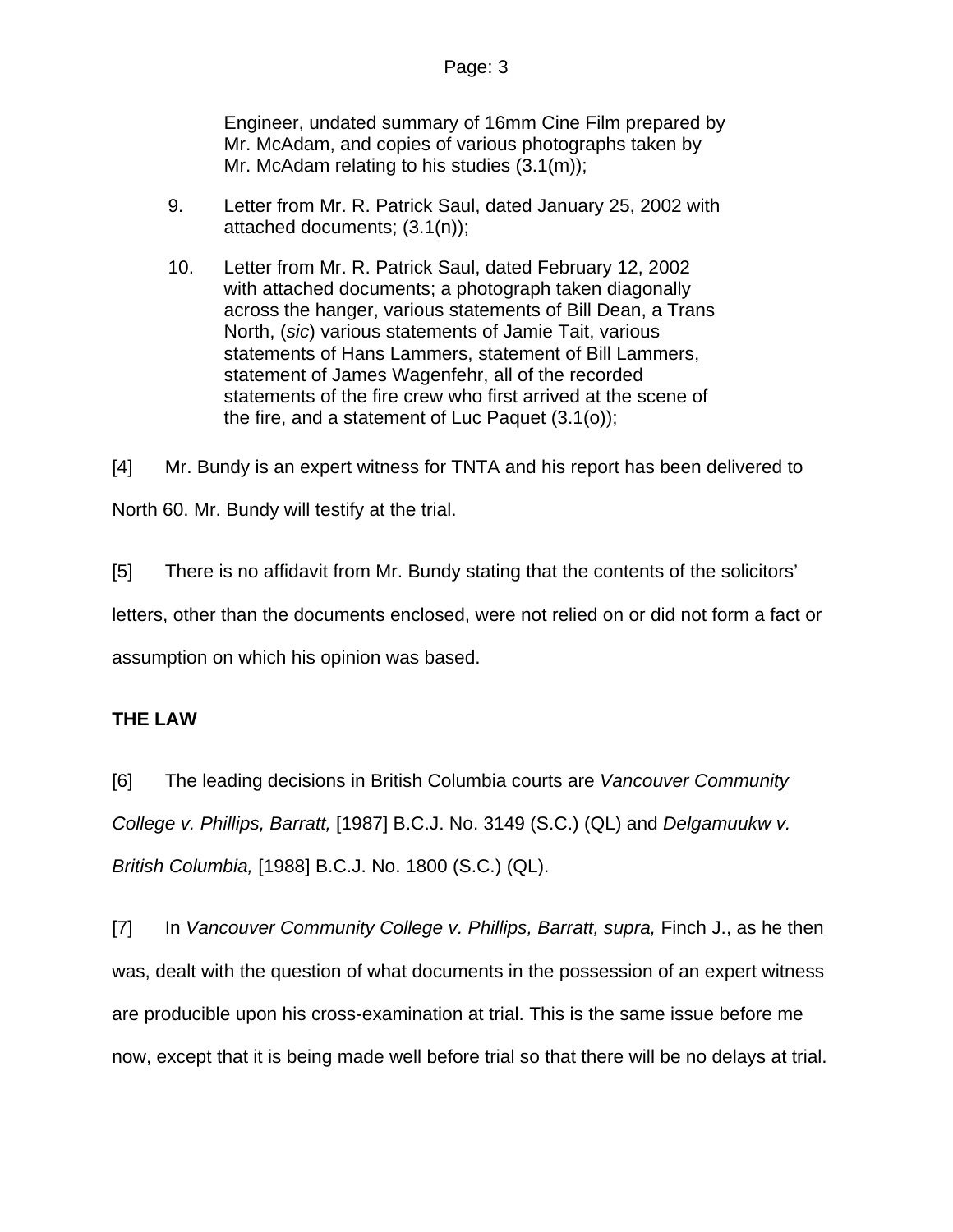### Page: 4

Finch J. found that so long as the expert was a confidential advisor, privilege would be

maintained over documents in his possession (para. 27). But once he is a witness,

Finch J. said at para. 28:

It seems to me that in holding out the witness's opinion as trustworthy, the party calling him impliedly waives any privilege that previously protected the expert's papers from production. He presents his evidence to the court and represents, at least at the outset, that the evidence will withstand even the most rigorous cross-examination. That constitutes an implied waiver over papers in a witness's possession which are relevant to the preparation or formulation of the opinions offered, as well as to his consistency, reliability, qualifications and other matters touching on his credibility.

[8] He summarized his view of the law at para. 34:

When an expert witness who is not a party is called to testify, or when his report is placed in evidence, he may be required to produce to counsel cross-examining all documents in his possession which are or may be relevant to matters of substance in his evidence or to his credibility, unless it would be unfair or inconsistent to require such production. Fairness and consistency must be judged in the circumstances of each case. If those requirements are met, the documents are producible because there is an implied intention in the party presenting the witness's evidence, written or oral, to waive the lawyer's brief privilege which previously protected the documents from disclosure.

(my emphasis)

[9] However, a matter of privilege could still arise to the extent that the expert

witness remained a confidential advisor regarding cross-examination of the other side's

expert (para. 29), for example.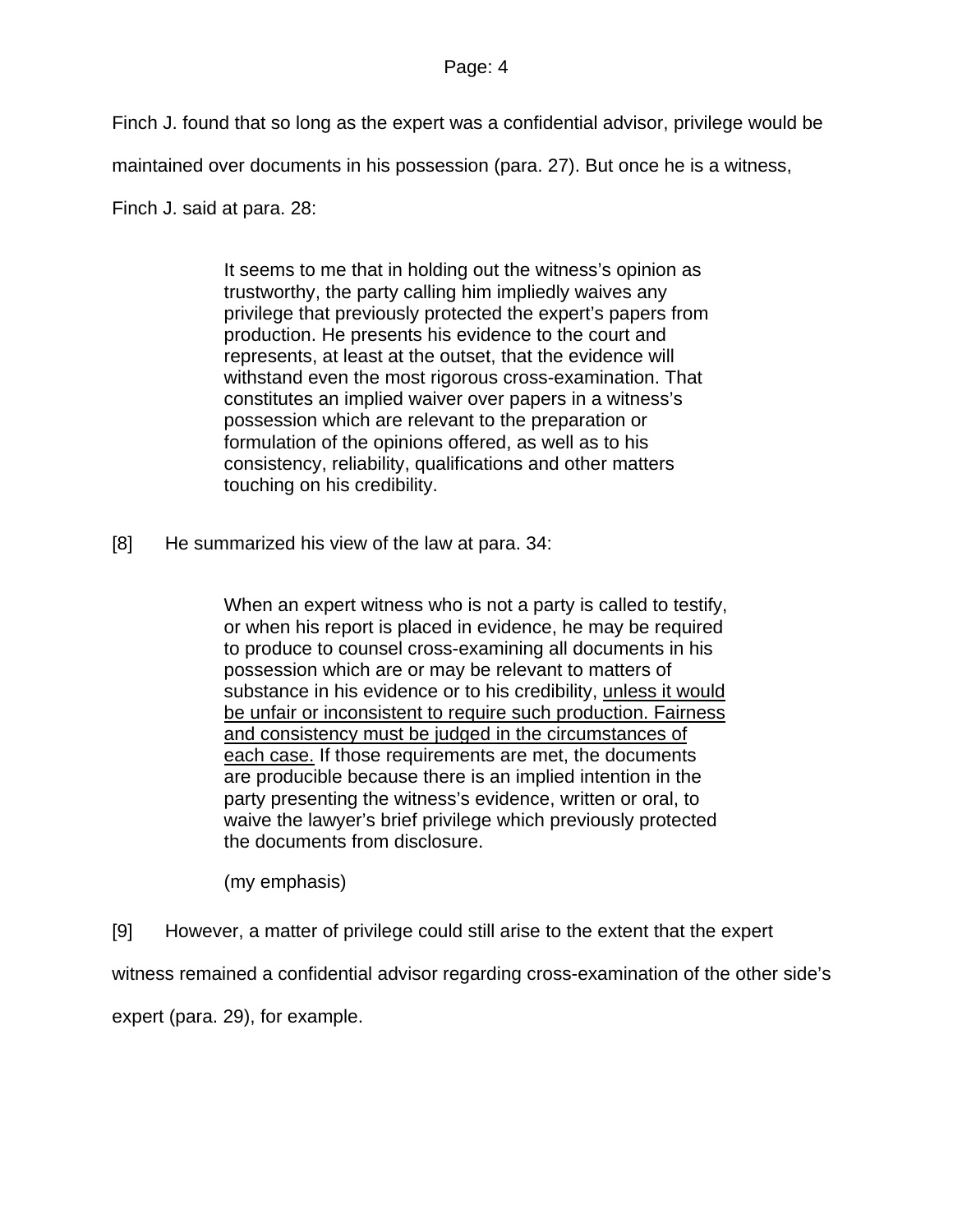[10] In *Delgamuukw v. British Columbia, supra,* the plaintiff delivered a massive report exceeding 700 pages which was described as original research. The defendants sought production of the records of the expert to determine if any of the original research did not support the opinion of the expert. The plaintiff refused to produce the records of original research until the expert witness was called at trial. McEachern C.J.S.C. made the following ruling:

> What these cases, and the cases cited in them, decide is that an expert's report or opinion, and the facts upon which they are based, even though prepared for the purpose of litigation, and originally privileged, must all be produced to opposing parties as the privilege is deemed to be waived by operation of statute law when the report is furnished in compliance with Section 11(1) of the *Evidence Act*. The privilege attaching to other communications, if any, such as correspondence with solicitors, is not deemed to be waived at that time.

> In my view Section 11(1) must be given a reasonable meaning which best carries out its clear purpose which is to assist opposing counsel, before an expert witness is called, to assess whether his opinion is supported by the facts upon which it is based. It is my conclusion, for the reasons just stated, that the Defendants are entitled to examine the original data, notes and writings of the anthropologist upon which his report is based.

> As this material is no longer privileged, if it ever was, it is timely and convenient, in a case such as this, that it be produced now although it might have been retained until the moment before the commencement of the 60 day period had the report been similarly delayed.

(my emphasis)

[11] Section 10(1) and 11(1) of the *Evidence Act*, R.S.B.C. 1986, c.116, at the time,

read as follows: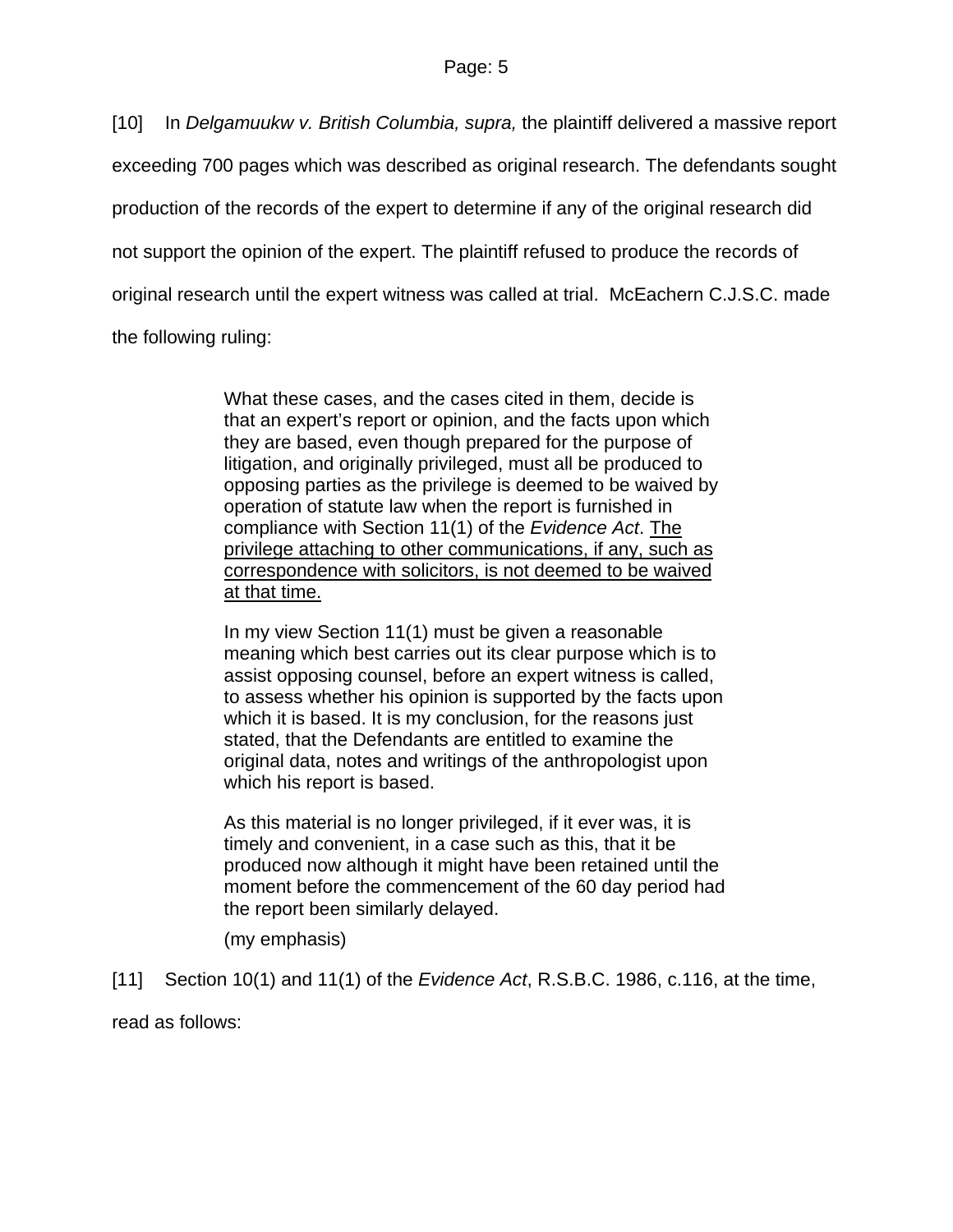Evidence of experts

**10.** (1) In this section and sections 11 and 12 "proceeding" includes any judicial, quasi-judicial or administrative hearing or inquiry.

Testimony of experts

**11.** (1) No person shall give, within the scope of his expertise, evidence of his opinion in a proceeding unless a statement in writing of his opinion and the facts on which the opinion is formed has been furnished, at least 30 days before the expert testifies, to every party who is adverse in interest to the party tendering the evidence of the expert.

[12] This issue does not appear to have been dealt with by the British Columbia Court

of Appeal until *Traynor v. Degroot,* [2001] B.C.J. No. 1935 (C.A.) (QL) where the issue

was whether the raw test data of an expert should be produced. At trial, the plaintiff

submitted, before Melnick J., that the raw test data of the plaintiff's expert was subject to

solicitor-client privilege and therefore was not required to be produced. Melnick J.

ordered the production of the raw test data for the following reason in *Traynor v.* 

*Degroot,* [2000] B.C.J. No. 2368 (S.C.) (QL), at para. 15:

However, Rule 40A (and s. 11 of the *Evidence Act*) make it clear that when a person is involved in a lawsuit and chooses to use an opinion given to him or her by a doctor as evidence in that case, the facts underlying any opinion of that doctor of which notice is given in accordance with the Rules and the *Evidence Act* lose any privilege which would otherwise protect them from disclosure to other persons.

[13] The plaintiffs appeal to the British Columbia Court of Appeal was dismissed, not based upon Rule 40A, but rather because the parties failed to address whether the raw data was in the possession of the plaintiff (Rule 26(10)) or in the possession of the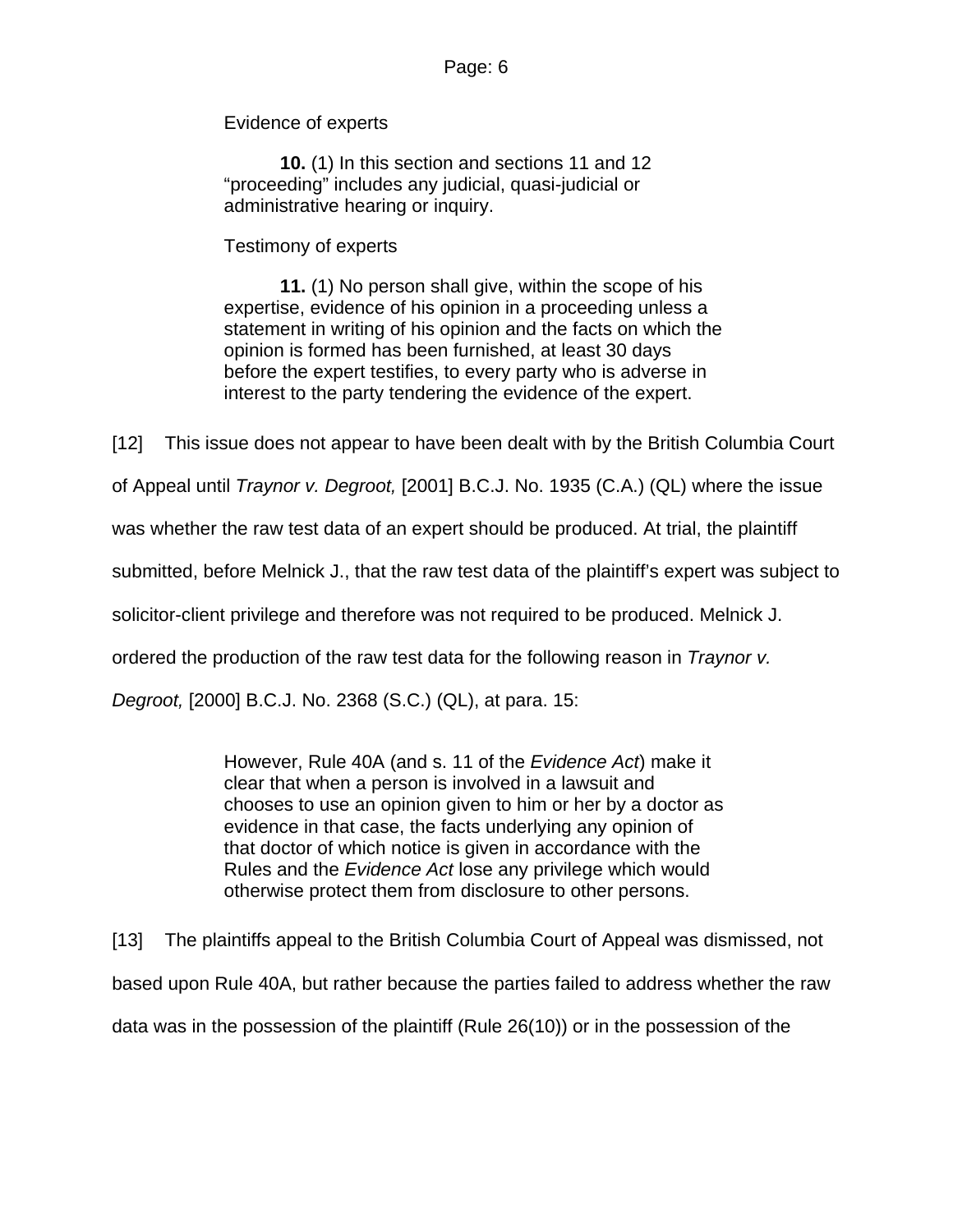expert (Rule 26(11)). However, the decision of Melnick J. appears to be consistent with *Vancouver Community College, supra,* and *Delgamuukw, supra.*

[14] In this case, the documents at issue fall into both categories, i.e. the possession of the plaintiff and the possession of the expert. However, this decision will be based upon the documents in the possession of and relied upon by the expert under Rule  $40A(5)(b)$ .

[15] I am setting out ss. 10, 11 and 12 of the *Evidence Act*, R.S.Y. 1986, c. 57, as amended, Rule 40A (1) to (7) of the Rules of Court and s. 37 of the *Judicature Act,*  R.S.Y. [1](#page-12-0)986, c. 96 as an endnote.<sup>1</sup>

[16] It is important to note that Rule 40A became effective in British Columbia on August 30, 1993. It appears that the British Columbia *Evidence Act*, *supra,* was amended in July 1992 and effective on August 30, 1993, so that on the latter date ss. 10, 11 and 12 of the British Columbia *Evidence Act, supra,* no longer applied to court proceedings and Rule 40A became the only enactment applying to expert evidence. Both *Vancouver Community College, supra,* and *Delgamuukw, supra,* were based on s. 10, 11 and 12 of the British Columbia *Evidence Act, supra,* when they did apply to court proceedings. Section 10(1) of the British Columbia *Evidence Act, supra*, reads as follows:

> **10**(1) In this section and sections 11 and 12, "proceeding" includes a quasi-judicial or administrative hearing but does not include a proceeding in the Court of Appeal, the Supreme Court or the Provincial Court.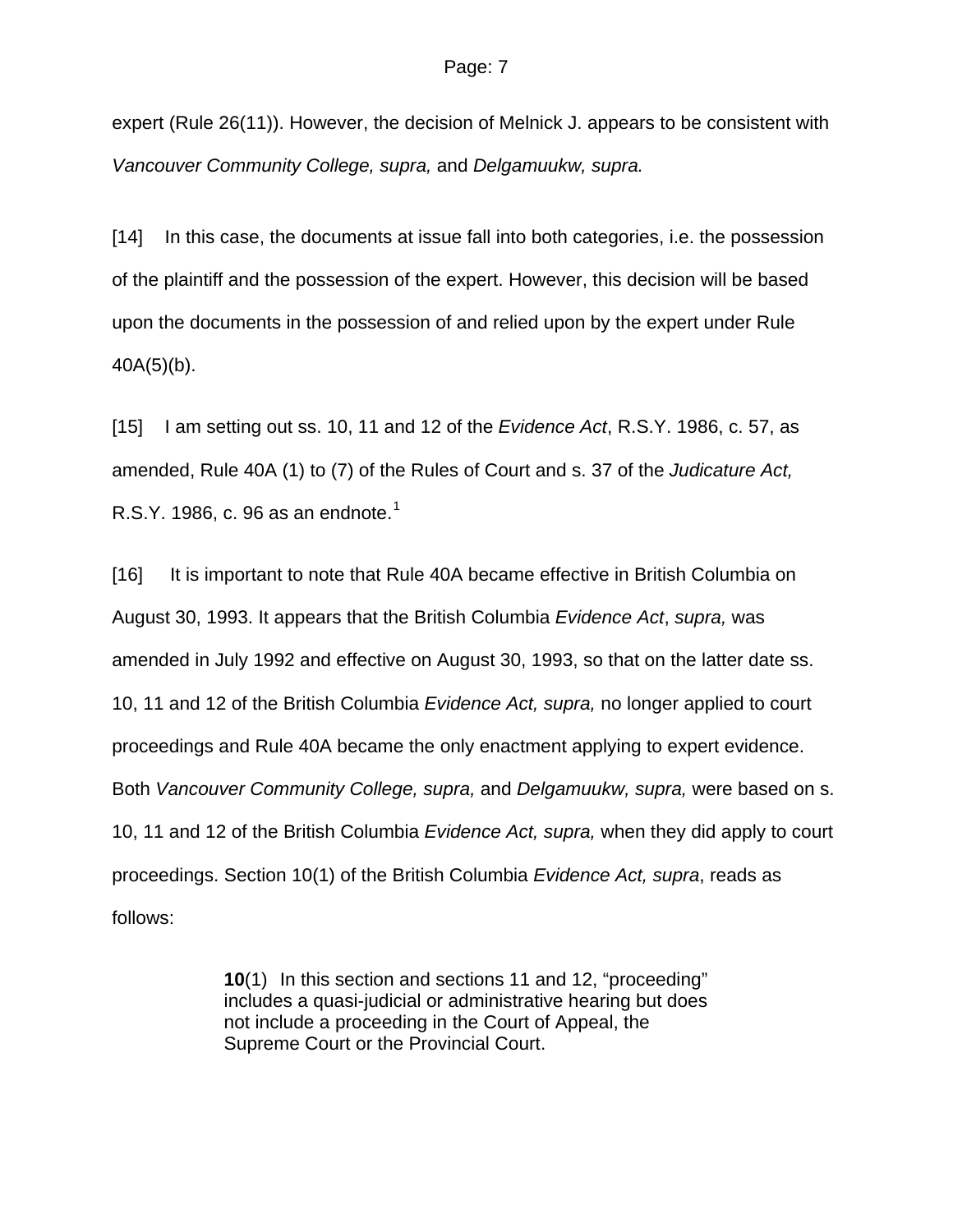[17] In the Yukon, however, by virtue of s. 37 of the *Judicature Act*, *supra,* the Rules of the Supreme Court of British Columbia "… in force from time to time shall, *mutatis mutandis*, be followed in all causes, …" unless otherwise stated by the judges of the Supreme Court of the Yukon Territory. Thus Rule 40A was in force as a Rule of the Supreme Court of the Yukon Territory in 1993. However ss. 10, 11 and 12 of the Yukon *Evidence Act*, *supra,* were not changed and are still applicable to expert reports in the Yukon.

[18] The result is that some internal conflicts may arise in the Yukon where the

*Evidence Act, supra,* prevails as a statute over the Rules according to s. 37 of the

*Judicature Act, supra.* The apparent internal conflict in the Yukon between the

"reasonable time" in s. 12(1) of the *Evidence Act, supra,* and the 60 days notice in Rule

40A(2) was resolved by Hudson J. in *Burton v. Fluth Estate (Public Administrator of),* 

[1994] Y.J. No. 129 (S.C.) (QL) as follows at paras. 12 and 13:

In my view, the rules do not conflict with the *Evidence Act* on this point, except in so far as the 60-day period is cited as it directs itself with respect to written documents; that is dealt with in the *Evidence Act*.

It is my view that the Rules in Rule 40(a) *(sic)* of oral evidence stands uncontradicted by the *Evidence Act*. It is a reasonable rule which is there in order that trials be conducted fairly and with dispatch. And I would substitute the words "a reasonable time" where "60 days" appears in order that the rule be read subject to the Act.

# **DISCUSSION**

[19] As stated at the outset, the parties have agreed that all documents relied upon by

their experts should be produced now. That is clearly required by s. 12(1) of the Yukon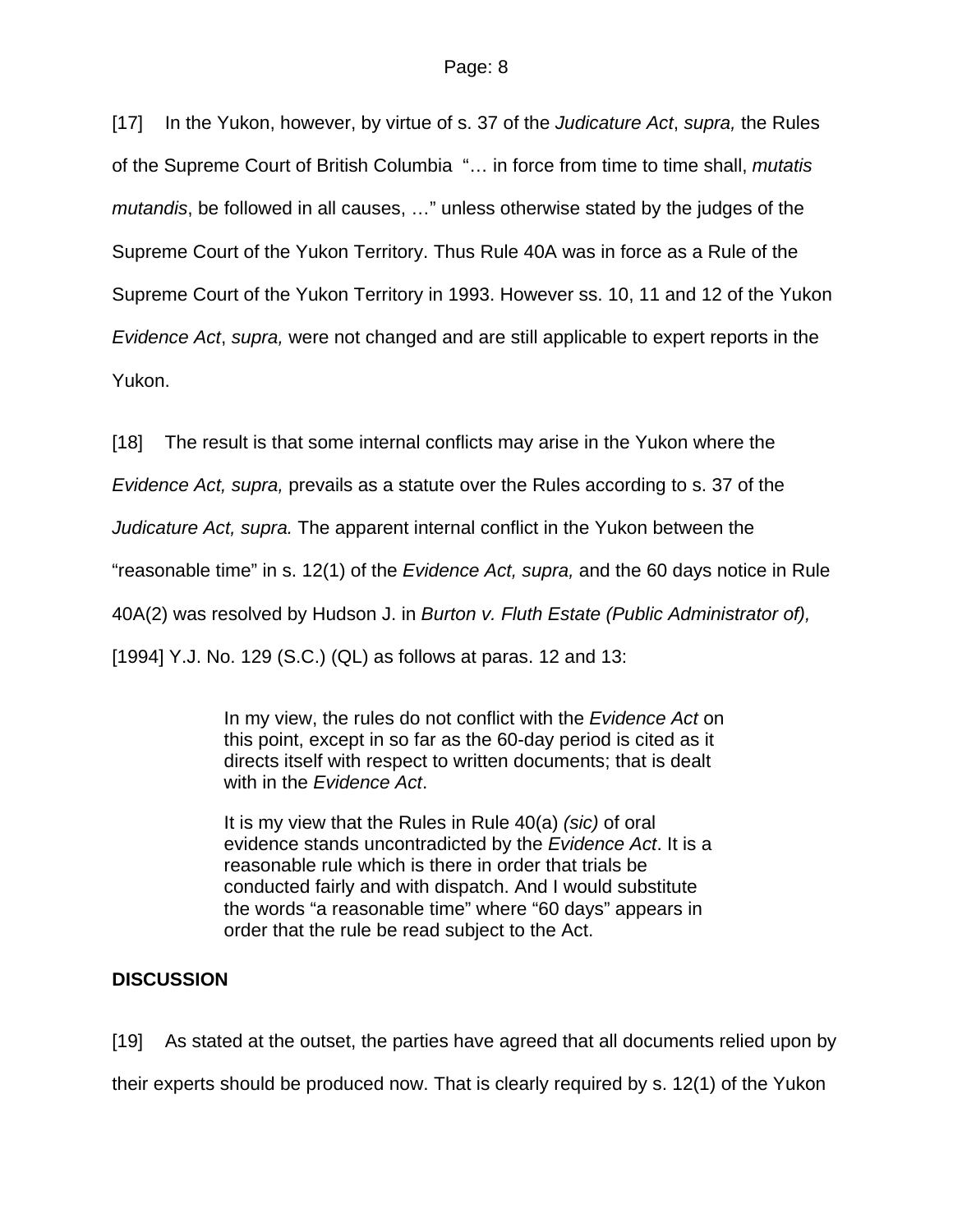*Evidence Act, supra,* which states that an expert report is not admissible "unless the party offering it" affords the adverse party a reasonable opportunity "to inspect and copy any records or other documents in the offering party's possession or control on which the report or finding was based." Section 12(1) requires that this be done "a reasonable time before trial" and at the same time as the expert report is delivered to the opposite party. This is particularly desirable in this fire liability case, where expert evidence looms large and the trial is expected to last two or three months.

[20] It is my view that s.12(1) explicitly requires the production of all records or documents in the offering party's possession or control. Thus, it is a matter of statute law in the Yukon that documents relied upon under Rule 40A(5)(b) in the offering party's possession or control must be produced before trial.

[21] As the documents in question in this case were all in the possession or control of the offering party, the question of production of documents under Rule 40A(5) for documents in the possession or control of the expert alone need not be addressed. However, it is my view that the treatment of those documents would be the same based on the principles in *Vancouver Community College, supra*, and *Delgamuukw, supra,* barring some special circumstance relating to the expert's ownership of the documents.

[22] The remaining issue is whether the letters from the solicitors for TNTA to the expert for TNTA and listed in his report should be produced to the cross-examining party. Some of the letters enclosed documents while others did not refer to enclosures or attachments.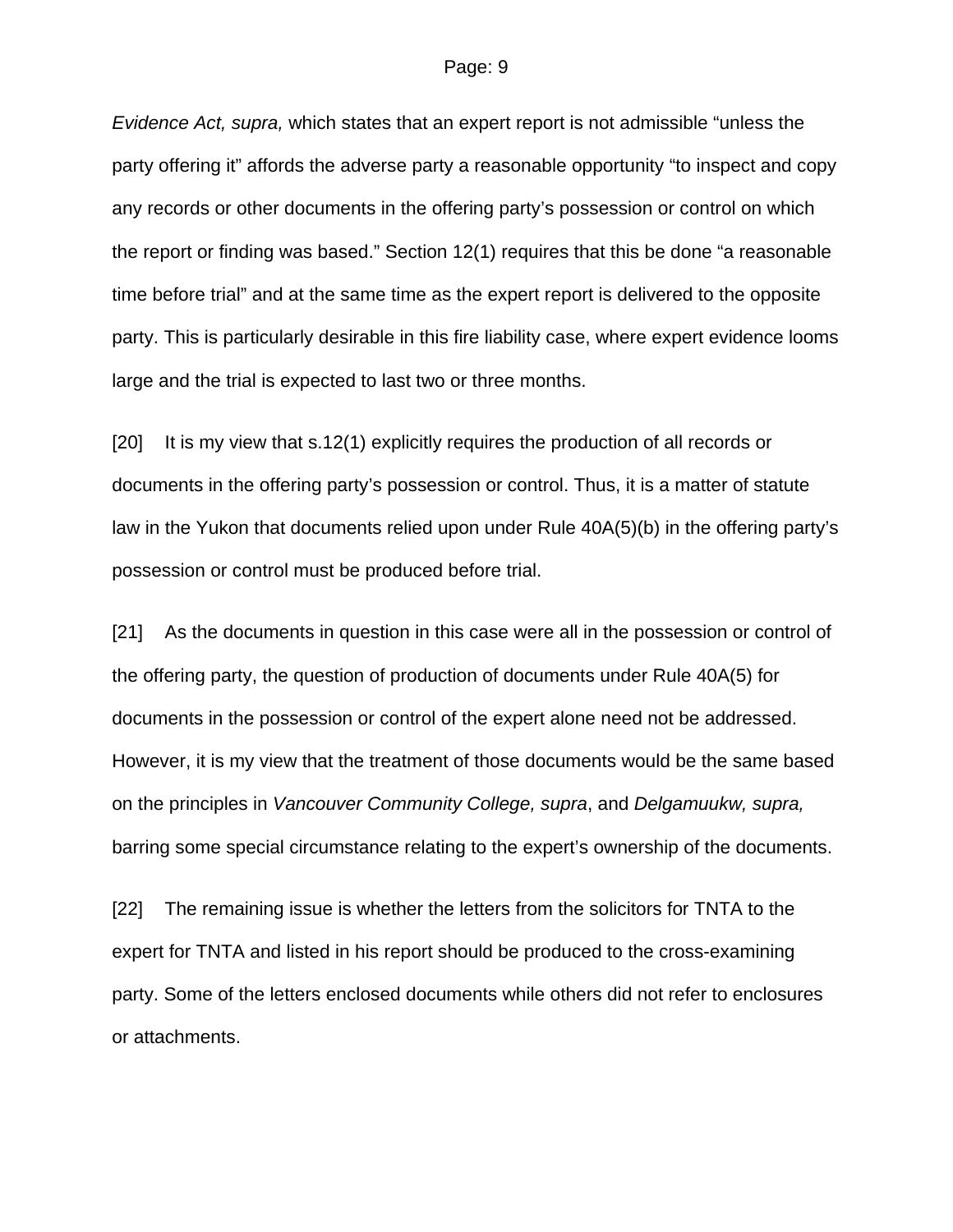[23] Counsel for North 60 submits that on the plain reading of words by the expert, Mr. Bundy, the letters from solicitors were relied upon and thus they are entitled to know the contents as a matter of fairness.

[24] I am of the view that the general rule is that under s. 12 of the *Evidence Act, supra,* and Rule 40A, all documents, and I use that in the broadest sense of the word, relied upon for facts or assumptions by the expert, and in this case listed in his report, are to be produced along with and at the same time as the expert report. This is clearly necessary to allow cross-examination on those facts and assumptions and ultimately the opinion and credibility of the expert. It is also necessary for the other side to prepare its rebuttal report.

[25] However, if the documents in the possession of the expert do not relate or are not relevant to the facts and assumptions on which the opinion is based, it need not be produced. I refer to para. 29 of Finch J., as he then was, in the *Vancouver Community College v. Phillips, Barratt, supra,* case as well as the comments of McEachern C.J.S.C. in *Delgamuukw, supra.* Thus, letters from a solicitor to an expert are generally not produced because they do not contain facts or assumptions. Indeed, they may relate to advice on cross-examining the other side's witness or trial strategy for example.

[26] Nevertheless, when an expert like Mr. Bundy lists a letter from the instructing solicitors in the document from which his facts and assumptions are based, there arises a *prima facie* presumption that he relied on the letters for facts or assumptions. In my view, it is appropriate that I order the letters in this case produced for my preliminary review to determine if facts or assumptions are contained in the solicitors' letters as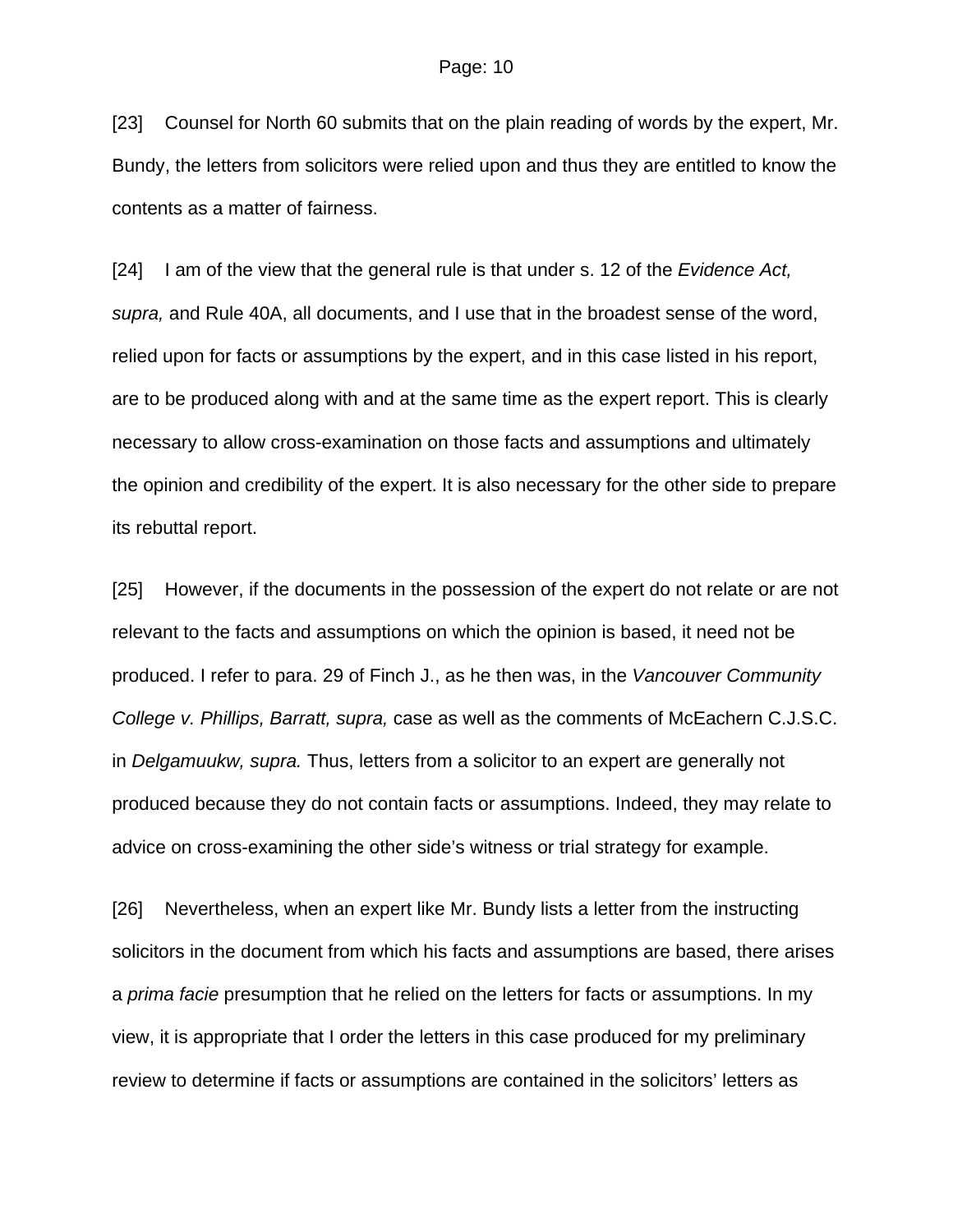opposed to merely enclosing documents for review or other matters of solicitor-client privilege.

[27] If they contain facts and assumptions, they should be produced. If they are not providing facts and assumptions, then they should not be produced. Nor should they be produced if they contain trial strategy issues, unless the trial strategy is somehow intertwined with the facts and assumptions of the expert. The circumstances of each case will determine whether letters from instructing solicitors listed in expert reports should be produced.

[28] To conclude on this issue, I order that the solicitors' letters listed in the Bundy report be produced for my review to determine whether they should be produced or whether a solicitor–client privilege remains, in which case the letters should not be produced.

[29] With respect to costs, I order that the defendant, North 60 Petro Ltd., the applicant in this case, be awarded costs in any event the cause. If there is a dispute over the amount, counsel may refer the matter to me for resolution.

Veale J.

 $\frac{1}{\sqrt{2\pi}}$  , which is a set of the set of the set of the set of the set of the set of the set of the set of the set of the set of the set of the set of the set of the set of the set of the set of the set of the set of

R. Patrick Saul and Darryl Pankratz Trans North Turbo Air Ltd.

Cameron Peter Chomicki Summit Air Charters Ltd.

Alman Landair

Rick Davison and North 60 Petro Ltd., Patrick Bruce Churchill-Smith C'Hagan and Brian Larkin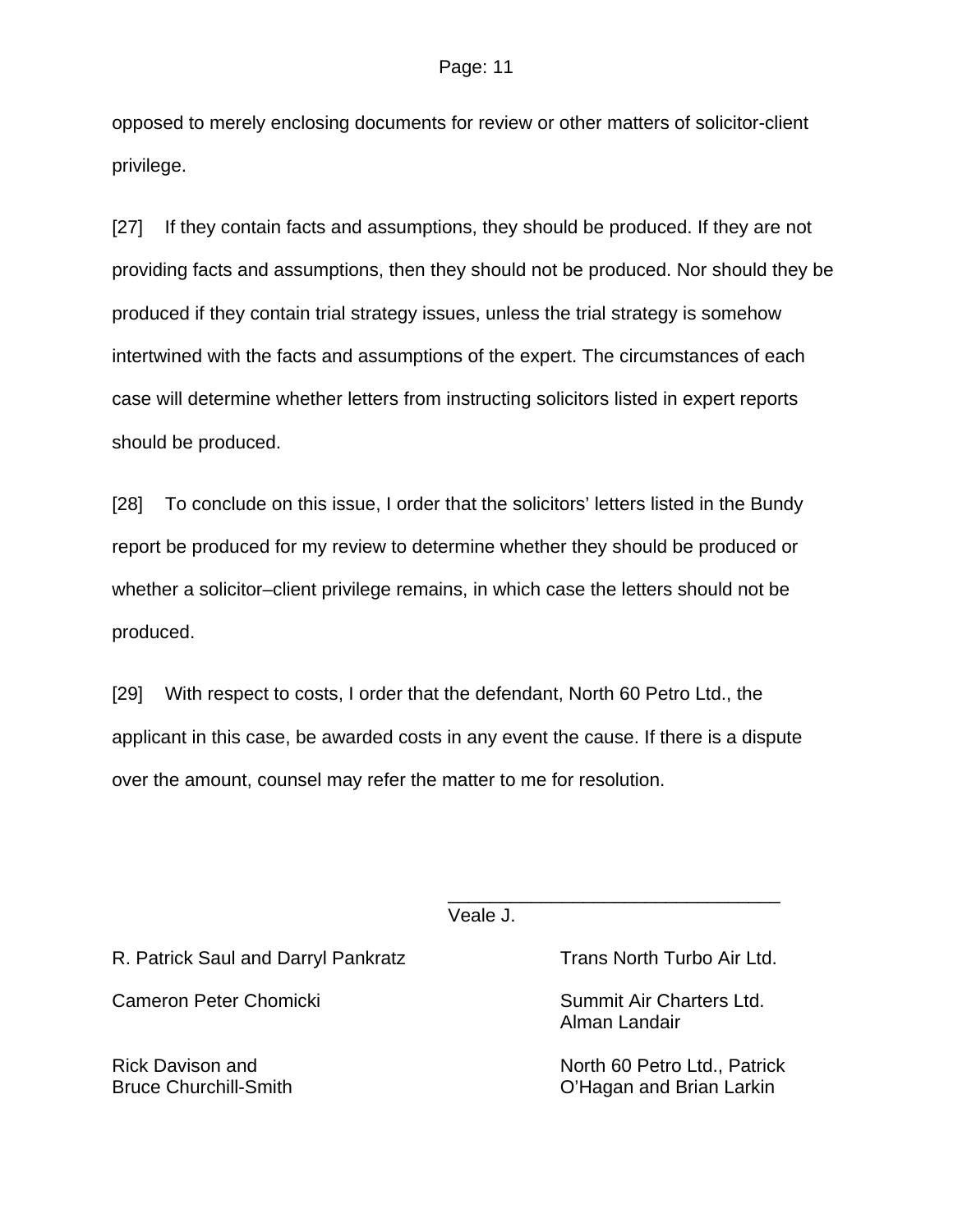## l <sup>1</sup> **EVIDENCE ACT**

#### **Use of a written report as evidence**

**10**.(1) A written report or finding of facts prepared by an expert not being a party to the action, an employee of a party except for the purpose of making such report or finding, or financially interested in the result of the controversy, and containing the conclusions resulting wholly or partly from written information furnished by the co-operation of several persons acting for a common purpose is, insofar as the same may be relevant, admissible when testified to by the person or one of the persons making such report or finding, without calling as witnesses the persons furnishing the information and without producing the books or other writings on which the report or finding is based if, in the opinion of the court, no substantial injustice will be done the opposite party.

 (2) Notwithstanding subsection (1), a report or finding that purports to have been prepared and signed in a professional capacity by

- (a) a medical practitioner,
- (b) a dentist, or
- (c) a chiropractor,

licensed to practise in any part of Canada is, with leave of the court, admissible without testimony and without proof of his signature, qualifications or license.

 (3) Where a medical practitioner, dentist or chiropractor has testified in an action and the court is of the opinion that all or part of his evidence could have been produced as effectively by way of a written report or finding under subsection (2), the court may order the party who required his production as a witness to pay as costs therefor such sum as the court deems appropriate.

#### **Cross-examination of person making a report**

**11.** A person who has furnished information on which a report or finding referred to in section 10 is based may be cross-examined by the adverse party, but the fact that his testimony is not obtainable does not render the report or finding inadmissible unless the court finds that substantial injustice would be done to the adverse party by its admission.

#### **Notice requirement for reports**

 **12**.(1) Except as provided in subsection (2), a report or finding referred to in section 10 is not admissible unless the party offering it gives notice to the adverse party a reasonable time before trial of his intention to offer it, together with a copy of the report or finding or so much thereof as may relate to the controversy, and also affords him a reasonable opportunity to inspect and copy any records or other documents in the offering party's possession or control on which the report or finding was based and also the names of all persons furnishing facts upon which the report or finding was based.

 (2) The report or finding may be admitted if the court finds that no substantial injustice would result from the failure to give the notice referred to in subsection (1).

## **RULE 40A – EVIDENCE OF EXPERTS**

### *Application*

40A(1) This rule does not apply to summary trials under Rule 18A, except as provided in that rule.